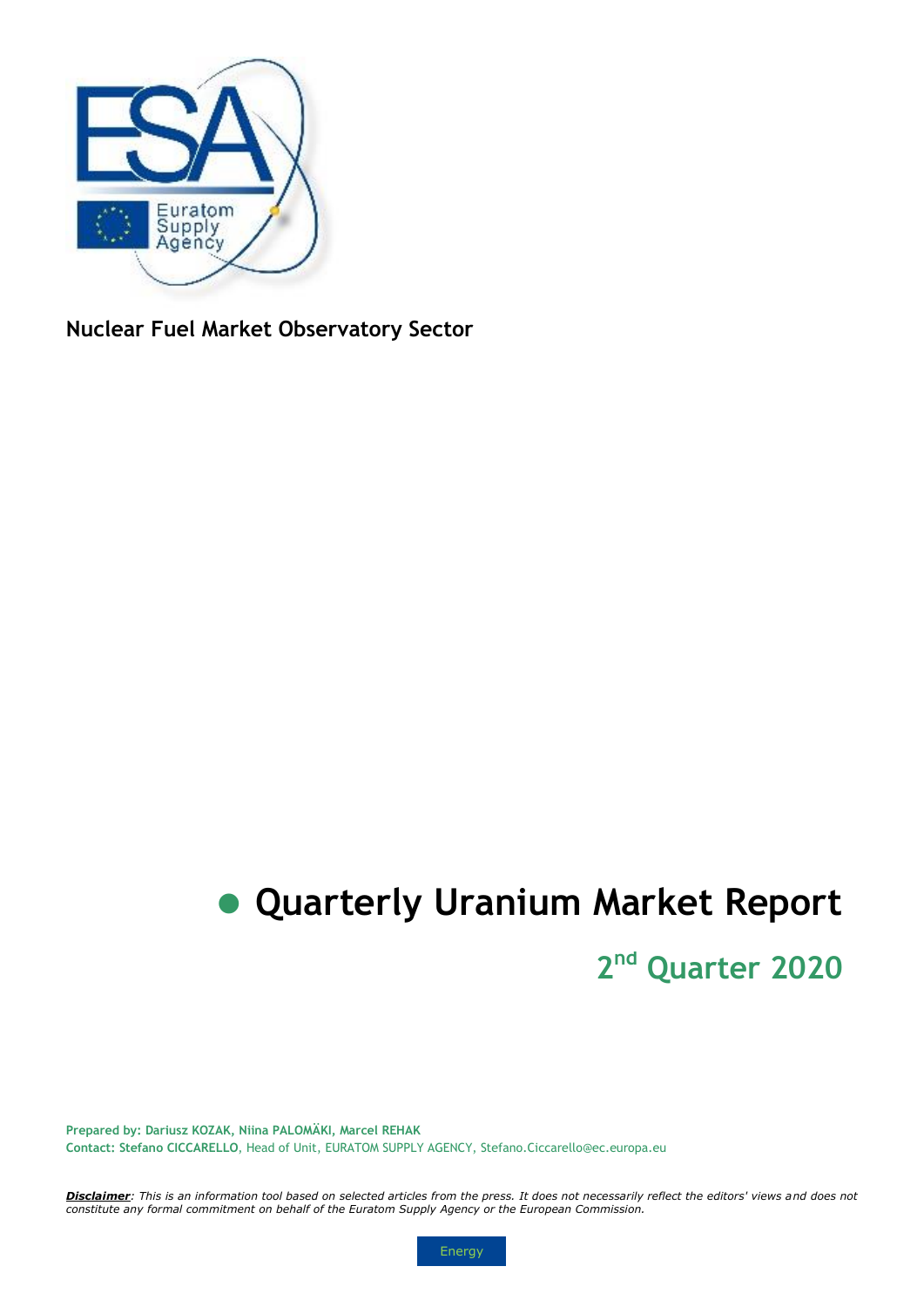### **International and EU developments**

Monday 1st June marked the **60th anniversary of the continued operations of the Euratom Supply Agency,** the forerunner of the European agencies. When the European Atomic Energy Community (Euratom) was established in 1958 by the six founding States, its founding Treaty of Rome recognised the necessity to ensure a regular and equitable supply of nuclear materials: ores, source materials and special fissile materials to all consumers in the Community. Thus, the Supply Agency was established and started its operations on 1 June 1960. In 60 years, the market has thoroughly changed, and the Agency has always adjusted its way of working in order to ensure, across the Community, a stable supply of nuclear materials for power and non-power uses.

**Global nuclear production declined in first quarter of 2020** by about 3% compared to the first quarter of 2019. According to a Global Energy Review published by International Energy Agency in April the decline was caused in part by a lower electricity demand related to the coronavirus pandemic, and also due to permanent closure of some reactors in 2019,. Although six new reactors came online since, with a capacity of 5,5 GW, they equal only half of the shutdown capacity.

**IAEA assessed the impact of coronavirus on nuclear plants.** The pandemic has not led to any shutdowns, but lower electricity demand caused reductions in output at multiple stations, according to IAEA report released in June. The pandemic may delay new reactor construction or plant upgrades as the effects of the pandemic may challenge the global supply chain.

According to its World Energy Investment 2020 published in May, **IEA foresees a huge decline in 2020 energy investments globally due to coronavirus pandemic.** IEA forecasts decreased by 20% (nearly \$400 billion) in 2020. The oil investments foreseen to decline the most [oil and gas is set to fall by approximately 30% in 2020 with investment in shale to fall by 50%], followed by coal estimated to fall by 25%. Expenditure related to renewables, energy efficiency, nuclear energy, and carbon capture hung at one-third over the past few years. In 2020, clean energy investments are expected to rise to 40% due to fossil fuels'decline.

### **Developments in the Member States**

#### **BELGIUM:**

**Electrabel restarted the two Units of Doel NPP respectively** in May and June, after having finished the works to prepare them for long term operation. Tihange-1 will stay out of operation until the end of 2020 due to the tank failure.

**Belgian nuclear regulatory authority (FANC) expressed itself in favour of a geological disposal for high-level radioactive waste.** The draft proposal developed by the Belgian Agency for the Management of Radioactive Waste ONDRAF/NIRAS, was submitted to the public consultation between April and June. FANC finds that "with the scientific knowledge we have today, geological disposal is the safest long-term option".

#### **BULGARIA:**

**Rosatom signed a Memorandum of Understanding with Framatome and GE Steam Power** to participate together in the investor selection procedure for the Belene NPP in Bulgaria. According to the agreements, if Rosatom becomes a strategic investor in the project, GE would deliver a turbine-generator set and turbine hall equipment for the project, with Framatome becoming a key partner for instrumentation and control systems for the plant.

#### **CZECHIA:**

**Czechia agreed with ČEZ on new Dukovany** Unit, when the government approved in April two draft agreements with the state-owned utility ČEZ for the construction of a new nuclear reactor at the Dukovany NPP, with a capacity of 1,200 MWe. In May the Czech Prime Minister announced that the Czech state will offer ČEZ a loan for the construction of a new reactor.

**In June, it was announced that ČEZ foresees to spend approx. 2 billion EUR to extend Dukovany lifespan** and keep it in operation for the next 25-27 years.

#### **FINLAND:**

**Finnish nuclear regulator STUK carried out a scheduled inspection of RAOS Project Oy – via Skype**, due to the coronavirus situation. RAOS Project Oy, subsidiary of Rosatom, is a general supplier to the 1200MWe AES-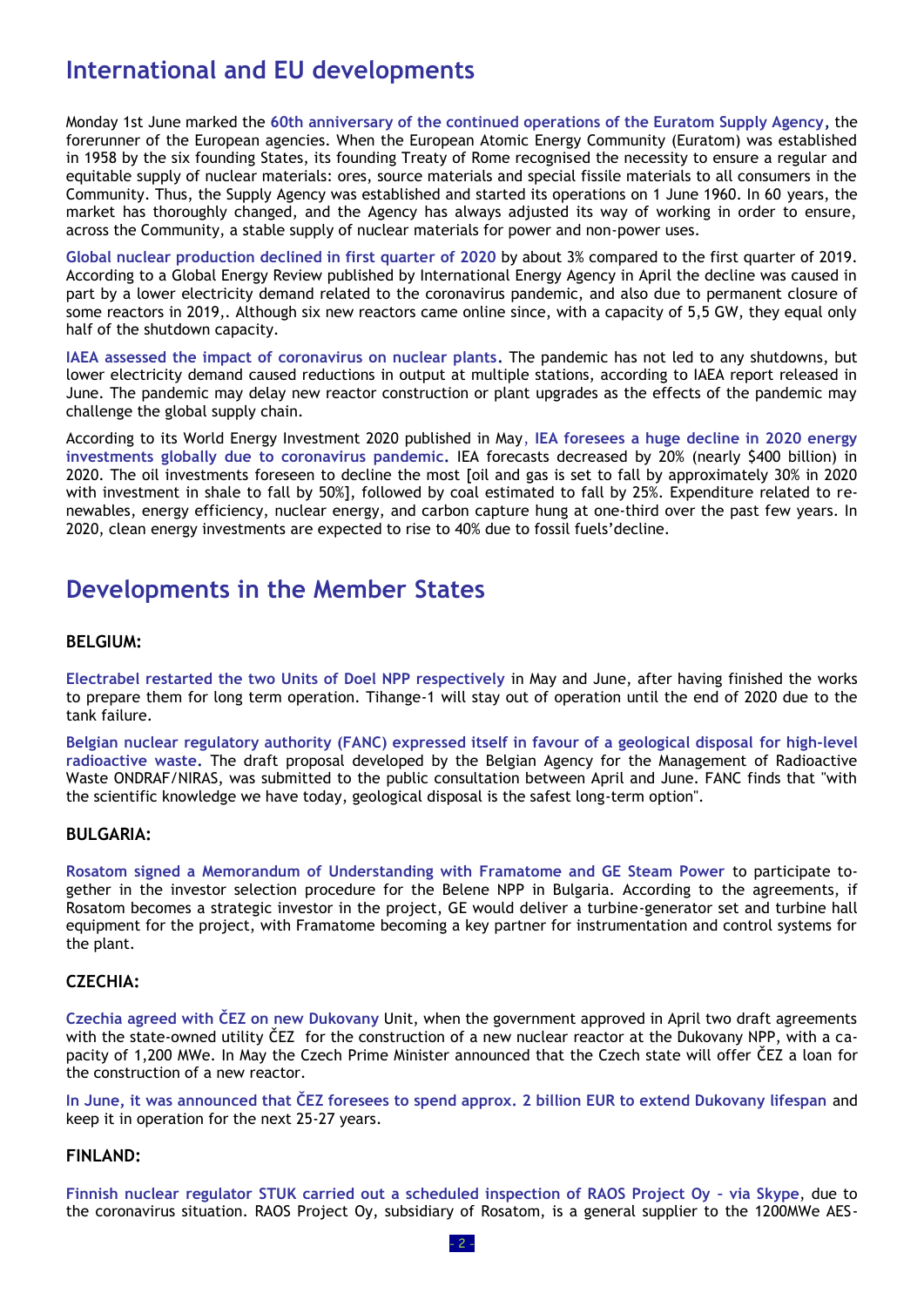2006 VVER at Hanhikivi-1 NPP. Rosatom stated that the exercise on 20-22 April was the first time in history that a remote inspection of a foreign supplier of nuclear power plants was performed.

**In May, STUK detected a leaking valve at Olkiluoto 3 NPP.** "A leak was observed in the mechanical control valve of one of the pressurizer safety valves," according to STUK. It noted that a full investigation of the Unit needs to be performed before issuing a nuclear fuel loading permit.

#### **FRANCE:**

**EDF announced reduction of its 2020 nuclear outlook to 300 TWh** due to disruption of the maintenance schedules caused by the coronavirus situation and the reduced power demand. The EDF estimation for 2021 and 2022 is in the range between 330 TWh and 360 TWh annually. In its quarterly financial results published in March 2020, EDF informed about "slowdown of projects under construction" - referring to Flamanville-3 and Hinkley Point C - due to the pandemic.

**EDF permanently shutdown Fessenheim-2 in France, on 29 June.** The 920-MWe Unit followed the Fessenheim-1, closed in February 2020.

#### **LITHUANIA:**

**Lithuanian parliament adopted a resolution asking the government to block a project under which the Lithuanian electricity market would access electricity from Belarus** and to seek sanctions against all parties involved in the project. Lithuania has since long opposed Astravyets NPP in Belarus, arguing that the two Russian VVER-1200 reactors are not being built to accepted safety standards.

#### **NETHERLANDS:**

**The Petten research reactor in the Netherlands achieved a record production** in May, supplying 30,000 patients with medical isotopes daily, according to the Nuclear Research and Consultancy Group (NRG). More European suppliers of radioisotopes are now reaching to NRG for supplies due to transport and logistic issues related to the coronavirus pandemic.

#### **SLOVAKIA:**

**Bohunice V1 decommissioning in Slovakia achieved an important milestone in June,** with the successful removal and transport of the reactor pressure vessel from Unit 1. The operation was performed despite the health and safety constraints related to the coronavirus pandemic.

**Slovak nuclear regulatory authority informed about** a six-month extension of the deadline for the decision authorizing the commissioning of Mochovce NPP - Unit 3 . The extension is justified by the decrease of construction activities on site due to the coronavirus pandemic. Additionally, an extensive inspection of the metallurgical materials used on the construction is being performed, triggered by the identification of lower quality materials at the Unit 4.

#### **SPAIN:**

**Spanish nuclear regulatory body approved 10-year license extension for the Unit 2 of Vandellos NPP.** In June, CSN approved the renewal of the operating licence of the country's largest nuclear reactor, the 1,087-MW Vandellos 2, for 10 years, following on from two other license renewals during the previous month. The extension - to be validated by the government - included 11 conditions and 15 additional technical instructions to be implemented. These are related to increased safety and maintenance. The Unit is planned to operate until 2034.

#### **UNITED KINGDOM:**

**EU Advocate General supports Hinkley Point C project despite protests from Austria.** The European Union Court of Justice Advocate General Gerard Hogan said in a non-binding opinion that an appeal filed by Austria intending to block state aid for the project should be dismissed.

**EDF Energy reported completion of the second reactor base for Unit 2 at Hinkley Point C.** The milestone was completed amid the restrictions caused by coronavirus pandemic.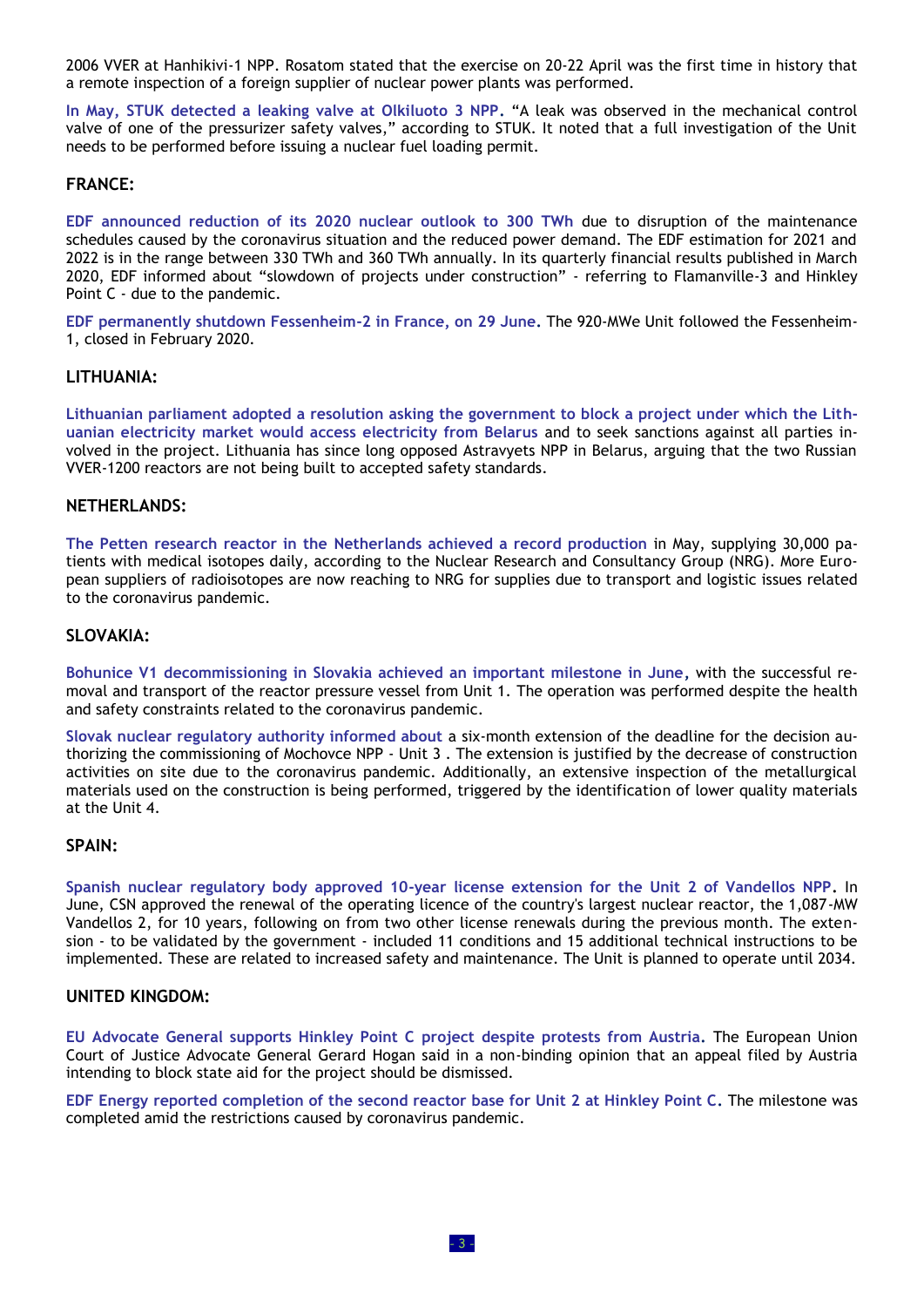### **… and worldwide**

#### **AUSTRALIA:**

**Australians support nuclear energy to improve climate**. According to the Glow research published in May, almost 40% of respondents are in favour of new nuclear power plants compared to 31% of those who oppose nuclear energy.

#### **BELARUS:**

**In May, fuel was delivered to Astravyets NPP Unit 1.** Rosatom reported that the initial core load consists of 163 fuel assemblies manufactured by TVEL.

#### **CANADA:**

**Micro Modular Reactor joint venture created in Canada at Chalk River.** Global First Power, Ultra Safe Nuclear Corporation, and Ontario Power Generation joined forces to build, own and operate a Micro Modular Reactor (MMR) – 5MWe (15MWt) to generate heat and electricity for industrial applications.

#### **CHINA:**

**Chinese Ministry of Ecology and Environment (MEE) assured about no negative impact of coronavirus on ongoing nuclear power plant constructions.** MEE Director of Nuclear Safety Inspection informed that all 15 reactors under construction are advancing.

**Chinese CNNC informed about important HTGR milestone** in its HTR-PM project. Steam generator shell, hot gas duct shell, and reactor pressure vessel shell were successfully paired, laying a solid foundation for cold performance testing to be completed.

China Nuclear Power Information Network announced in May, that **foundation concrete pouring started at Changjiang SMR project -** the ACP-100 (Linglong One) Small Modular Reactor (SMR) by China National Nuclear Corp. (CNNC). In July 2019, CNNC informed that the construction of the first of a kind SMR was expected to take 65 months, with a start of operation in 2025.

#### **JAPAN:**

Japanese nuclear regulatory authority (JNFL) approved in May a draft report considering that **Rokassho spent fuel reprocessing plant met the new (following the Fukushima Daiichi accident) safety standards**. JNFL intends to start the operation of the plant that faced several delays (having started construction in 1993) by September 2021.

Japan Atomic Energy Agency (JAEA) received permission to restart **the graphite-moderated helium gas-cooled (HTTR) reactor in Oarai.** The High-Temperature Test Reactor is a small prototype gas-cooled reactor with a power of 30 MWt now planned to be used for production of hydrogen.

#### **RUSSIA:**

**Russian floating NPP entered commercial operation in May.** The plant aboard the Akademik Lomonosov consisting of 2 KLT-40S reactors with an electricity capacity of 35 MWe each is the northernmost one in the world.

**Rosatom informed that its fast reactor** Unit 4 of the Beloyarsk NPP is to be converted to **MOX fuel in 2022.** This is an important step towards closed nuclear fuel cycle, from current 'hybrid core' using a mix of uranium and plutonium oxides.

#### **UKRAINE:**

**Ukraine assured that there were no changes to background radiation levels from forest fire** that broke on the western tip of the exclusion zone of the Chernobyl NPP.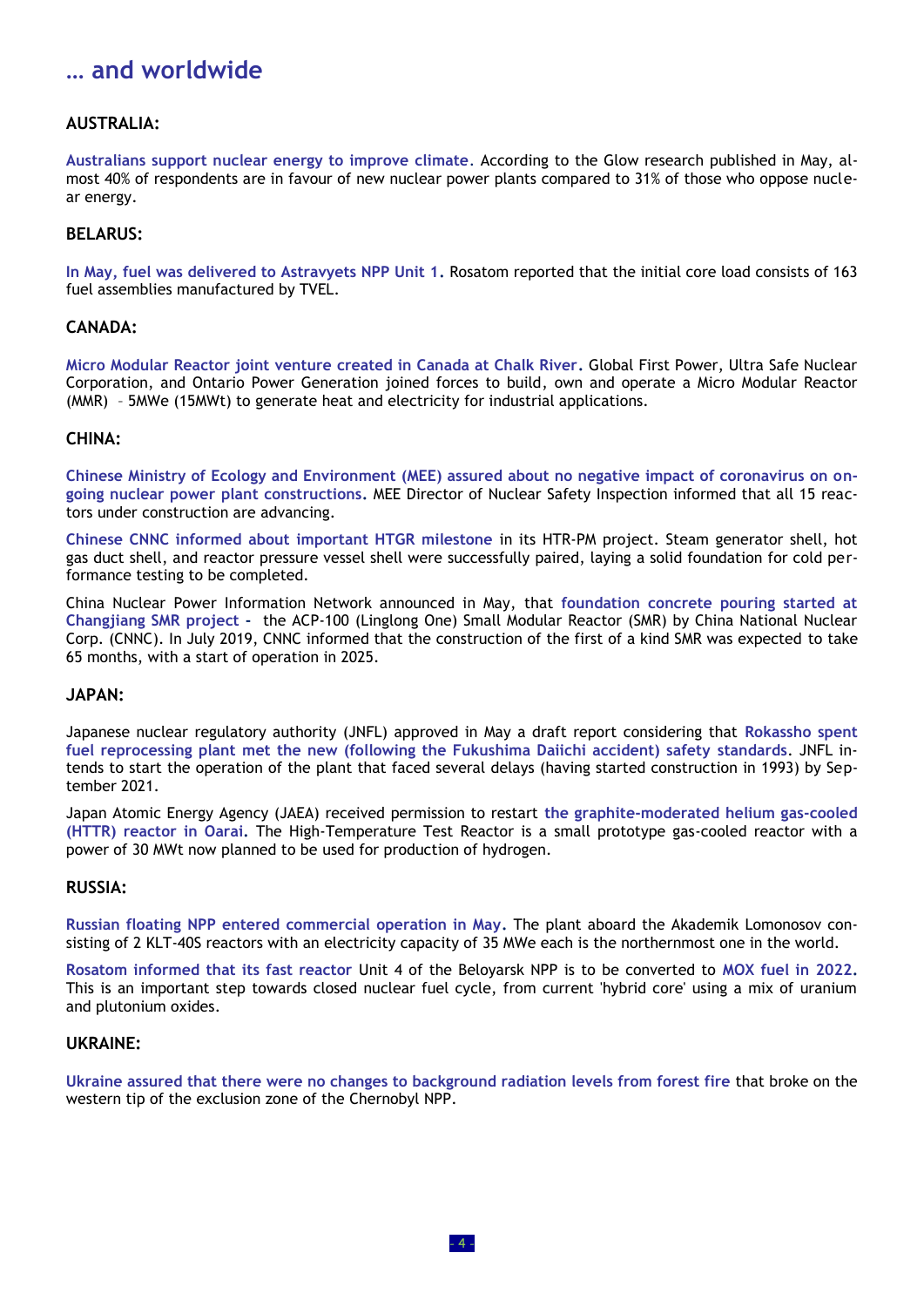$\overline{a}$ 

**The US Nuclear Fuel Working Group published its [Restoring America's Competitive Nuclear Advantage](https://urldefense.com/v3/__http:/WNA.informz.ca/z/cjUucD9taT0xMTkyMzc0JnA9MSZ1PTkxMjkwODkxMSZsaT0xODgxNzczMg/index.html__;!!DOxrgLBm!SbG_o8kZODK5wqVP50O5BAP3HZfKZddB1_QzYu9phe1_vSxgB9tBt0zPPCs-oc_5QYv6rb1m$)** (A strategy to assure U.S. National Security)<sup>1</sup>, in which it recommends taking "immediate and bold action" to strengthen the domestic uranium mining and conversion industries and "restore the viability" of the entire frontend of the nuclear fuel cycle.

**Indian Point 2 shutdown definitely in April, after 45 years of operation.** Entergy Corp. announced that Unit at the site is scheduled to permanently shut down by April 30, 2021. The closure of both Indian Point reactors results from many factors, including sustained low current and projected wholesale energy prices that reduced revenues.

**Centrus Energy Corp. announced in April the signature of a Letter of Intent (LOI) with Advanced Reactor Concepts, LLC,** (ARC) to work together on supporting deployment of U.S. uranium enrichment capacity to produce High Assay Low Enriched Uranium (HALEU) to be used in the existing and next-generation advanced reactors (like ARC's sodium-cooled ARC-100 fast reactor). Centrus currently advances with a three-year contract with the U.S. Department of Energy to deploy 16 C-100M centrifuges to demonstrate production of HALEU with U.S. technology in Ohio. The demonstration program lasts until 2022, when Centrus should have a licensed and operable HALEU production capability.

**US uranium production decreased by 76% compared to 2019.** US uranium production dropped to 174,000 lb U3O8 in 2019, 76% less than the 721,000 lb produced in 2018, according to the US Energy Information Administration annual uranium report<sup>2</sup>. It was also 85% below the 1.15 million lb produced in 2017. US uranium output in 2019 was the lowest since 1949, when 360,000 lb were produced.

**U.S. Secretary of State Michael Pompeo announced in May the end of sanctions waivers concerning all remaining JCPOA-originating nuclear projects in Iran**. This covers the Arak reactor conversion, the provision of enriched uranium for the Tehran Research Reactor, and the export of Iran's spent and scrap research reactor fuel. The sanctions waivers will end following a final 60-day wind-down period (Bushehr NPP received a 90-day extension to ensure safety of operations) to allow companies and entities involved in these activities to cease operations. Pompeo stated the waivers were cancelled because of "escalatory actions" in Iran's nuclear sector that threaten global security.

<sup>1</sup> <https://www.energy.gov/downloads/restoring-americas-competitive-nuclear-energy-advantage>

<sup>&</sup>lt;sup>2</sup> <https://www.eia.gov/uranium/production/annual/pdf/dupr2019.pdf>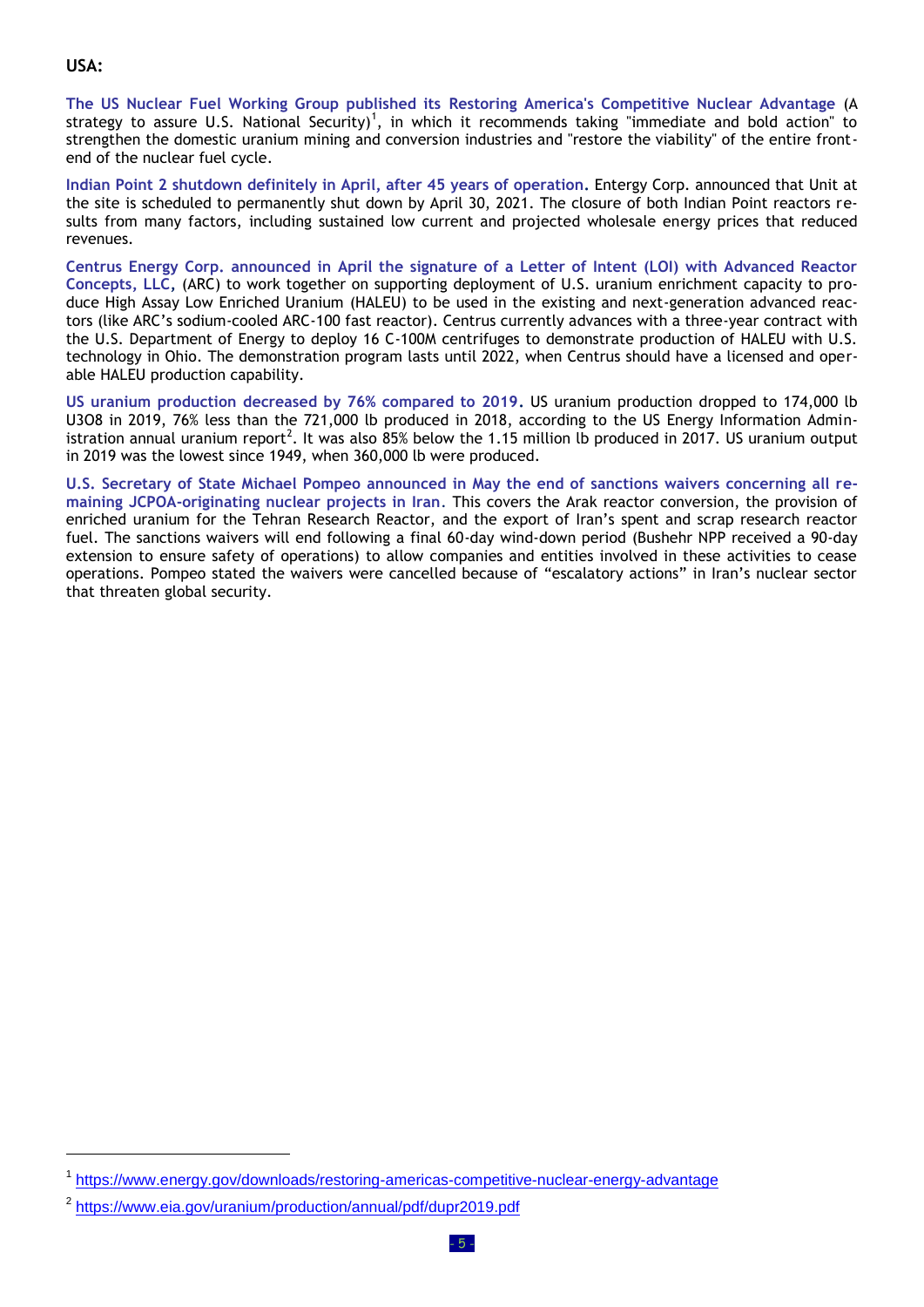### **Uranium production**

**Coronavirus pandemic has significantly influenced uranium market as several companies an-nounced in the second quarter the measures leading to an important decrease of uranium produc-tion and related services**.

As a consequence, market got very active and spot U3O8 prices have risen sub-stantially with a further upward expectations. The conversion market that experienced price increases in the past two years due to supply reductions and inventory drawdowns is likely to experience the same situation.

Another impact of the pandemic on the suppliers is that their inventories are getting quickly lower, while utilities may be trying to revise their supply contracts or to build the stock considering the security of their supplies and future price increases. Hand in hand went the news from Cameco expecting to buy more U3O8 than it delivers in 2020 due to mine shutdown and the information from Kazatomprom that foresaw output falling by 15.5% in 2020. However, Kazatomprom assured that the reduced production level is "not expected to impact Kazatomprom's 2020 sales obligations".

**In June, the Pakistanese government approved uranium exploration in Bannu basin and Kohat plat-eau**.

**The Wyoming Department of Environmental Quality gave final approval for Peninsula Energy's Lance Project** to demonstrate the use of low-pH solution for in-situ recovery of uranium. The decision to finally use low-pH operations at Lance Project would be subject to the favourable uranium prices. According to the Peninsula CEO Wayne Heili, the advantages of using low-pH sulfuric acid solution include "much high-er uranium recovery" and a "much faster extraction rate" compared with alkaline solution, which all other US producers continue to use. Alkaline solutions resulted in 50% uranium recovery from the fluids used, while the low-pH solution is expected to result in 90% recovery, he said.

### **Uranium prices**<sup>3</sup>

In the second quarter of 2020, the UX monthly spot uranium price increased by almost 19% comparing quarter to quarter and, at the end of June, it accounted for USD 32.60/lb U<sub>3</sub>O<sub>8</sub>. It was up by almost 32% in an annual comparison.

The UX long term uranium price for the second quarter of 2020 accounted for USD 32.00/lb U<sub>3</sub>O<sub>8</sub> at the end of June which is more than 3% up when compared quarter to quarter and it did not change in an annual comparison.



<sup>3</sup> *The market price information in the following chapters: Uranium prices, Conversion and Enrichment is provided with permission of the Ux Consulting Company, LLC (UxC) [www.uxc.com.](http://www.uxc.com/)UxC does not bear any legal liability for the use of these data*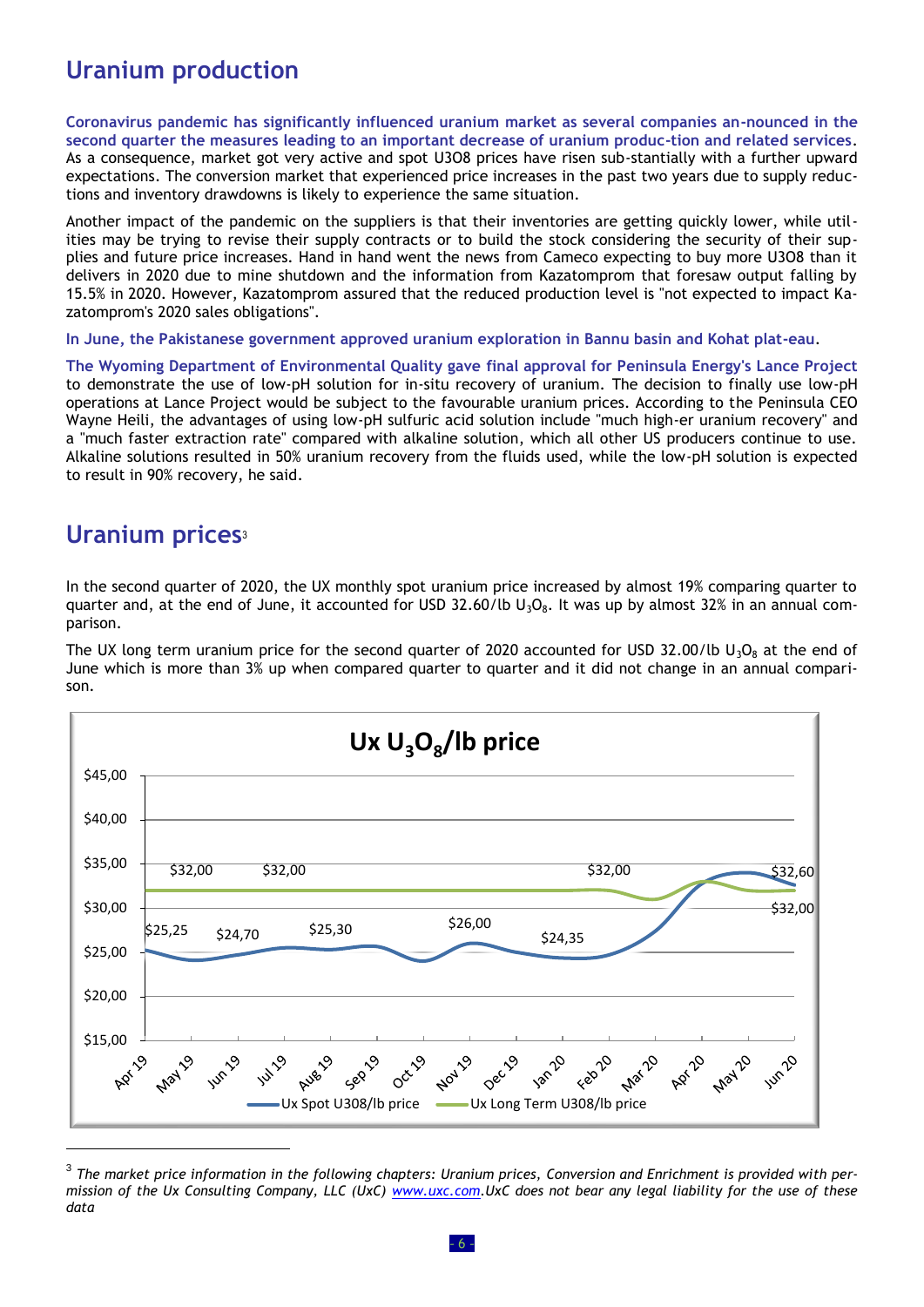### **Conversion**

In the second quarter of 2020 UX spot conversion price in the European Union did not change and in North America it dropped by 1% compared to the previous quarter and amounted to USD 22.00/kg in the EU and in North America at the end of June. In an annual comparison, they increased by 22% and 19%, respectively.

UX long term conversion prices amounted to USD 17.75/kg in the EU and USD 18.00/kg in North America, which means no change, when compared to the previous quarter. They increased by 9% and 11% respectively in an annual comparison.



**Coronavirus pandemic influenced negatively the operations of Cameco**. The company was forced to temporary suspension of its facilities: the UF6 plant at the Port Hope Conversion Facility and the Blind River Refinery throughout the month of April. Anti-covid 19 measures were put in place and some maintenance works planned for later-2020 were advanced. Both facilities were reopened in May.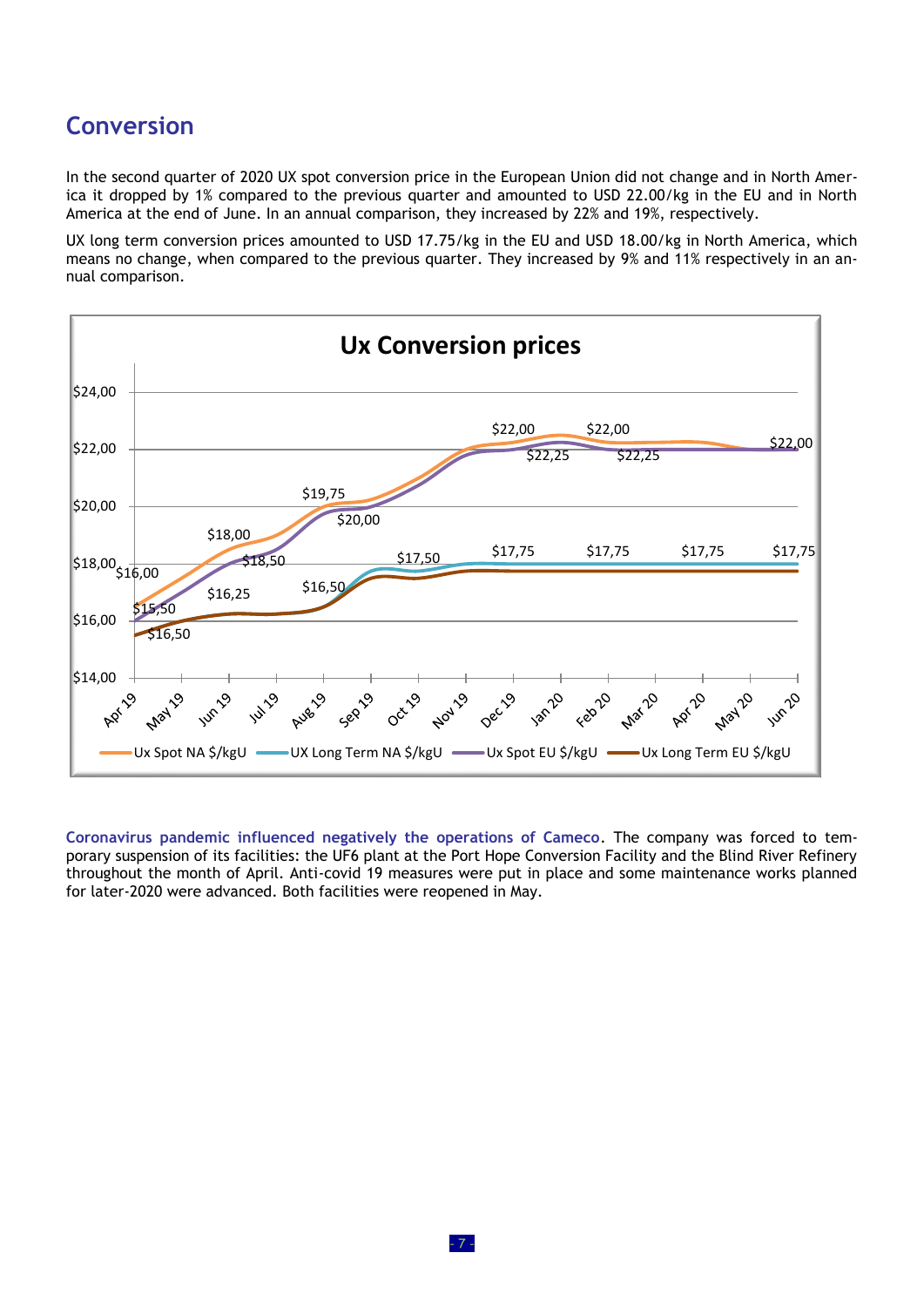### **Enrichment**

At the end of June 2020, the UX spot SWU price amounted to USD 47.50 per SWU and it increased by more than 2% compared to the previous quarter. It was up more than 5% in an annual comparison.

The UX long term SWU price amounted to USD 50.50 and it increased by 3% compared to the previous quarter and by almost 10% compared to the second quarter of 2019.



**Daher Nuclear Technologies foresees in 2021 for a license application for a new UF6 transportation cylinder** for HALEU. The company is developing a safety analysis report for the transportation cylinder, the DN-30X. The analysis will assess a cylinder for enrichment up to 10% U-235 and another one for enrichment up to 20% U-235.

The US Nuclear Regulatory Commission accepted for review **Centrus Energy Corp's application** to produce HALEU. Once licensed, Centrus could enrich uranium up to 20%.

### **Fuel fabrication**

**X-Energy informed that it signed an agreement** with the Massachusetts Institute of Technology (MIT) to irradiate its TRISO-X fuel in MIT research reactor. The gathered data will be used for licensing X-energy's Xe-100 and other reactors.

**TVEL announced the start of tests of its RK3+ fuel intended for VVER-440 reactors**. The new fuel, which will be tested in Dukovany, Czechia, allows for operation with increased thermal capacity and to ex-tend the fuel cycle at the plant, leading to better economic efficiency. TVEL also started preparatory works to fabricate MOX fuel for its demonstration fast neutron reactor Brest-300.

**Unit 2 of the South Ukraine nuclear power plant** becomes the third Ukrainian VVER-1000 reactor fully loaded with fuel supplied by Westinghouse, Energoatom informed in June, after the core was loaded with TVZ-WR assemblies.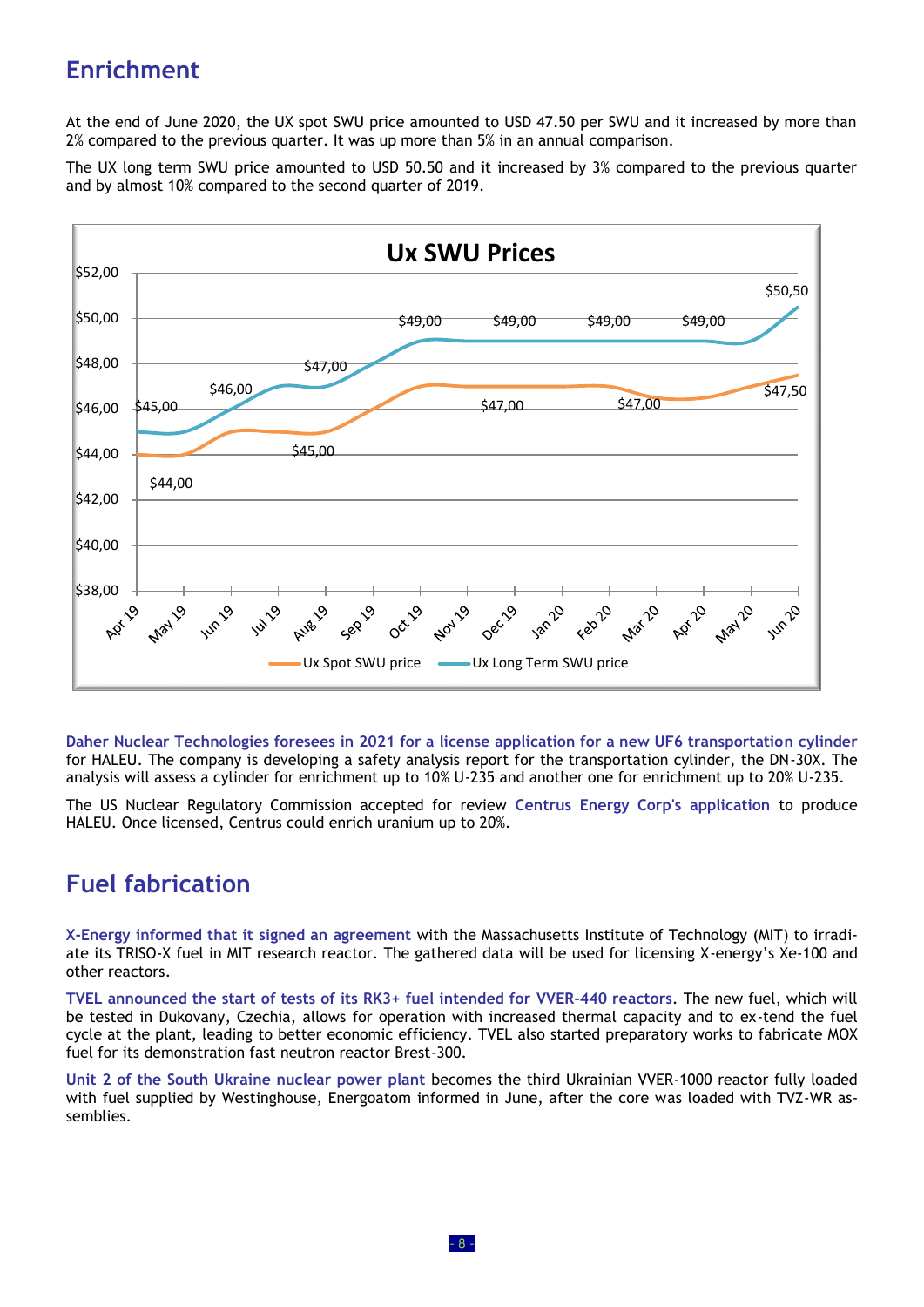### **Nuclear medicine**

**Coronavirus pandemic influenced also the transport of medical radioisotopes globally**, but the situation should be getting better as the situation in aviation industry is improving. According to Nuclear Medicine Europe (NMEu), despite the improvement there are still some difficulties in transporting radioisotopes to certain regions. However, no specific shortages are presently foreseen. The nuclear medicine procedures are ex-pected to increase shortly and there should be no problems meeting the demand.

**Belgian Institute of Radioelements started production of the medical radioisotope molybdenum-99** (Mo-99) using a low-enriched uranium (LEU) target instead of a high-enriched uranium one. LEU target was irradiated in the Belgian Research Reactor 2, operated by SCK-CEN in Mol.